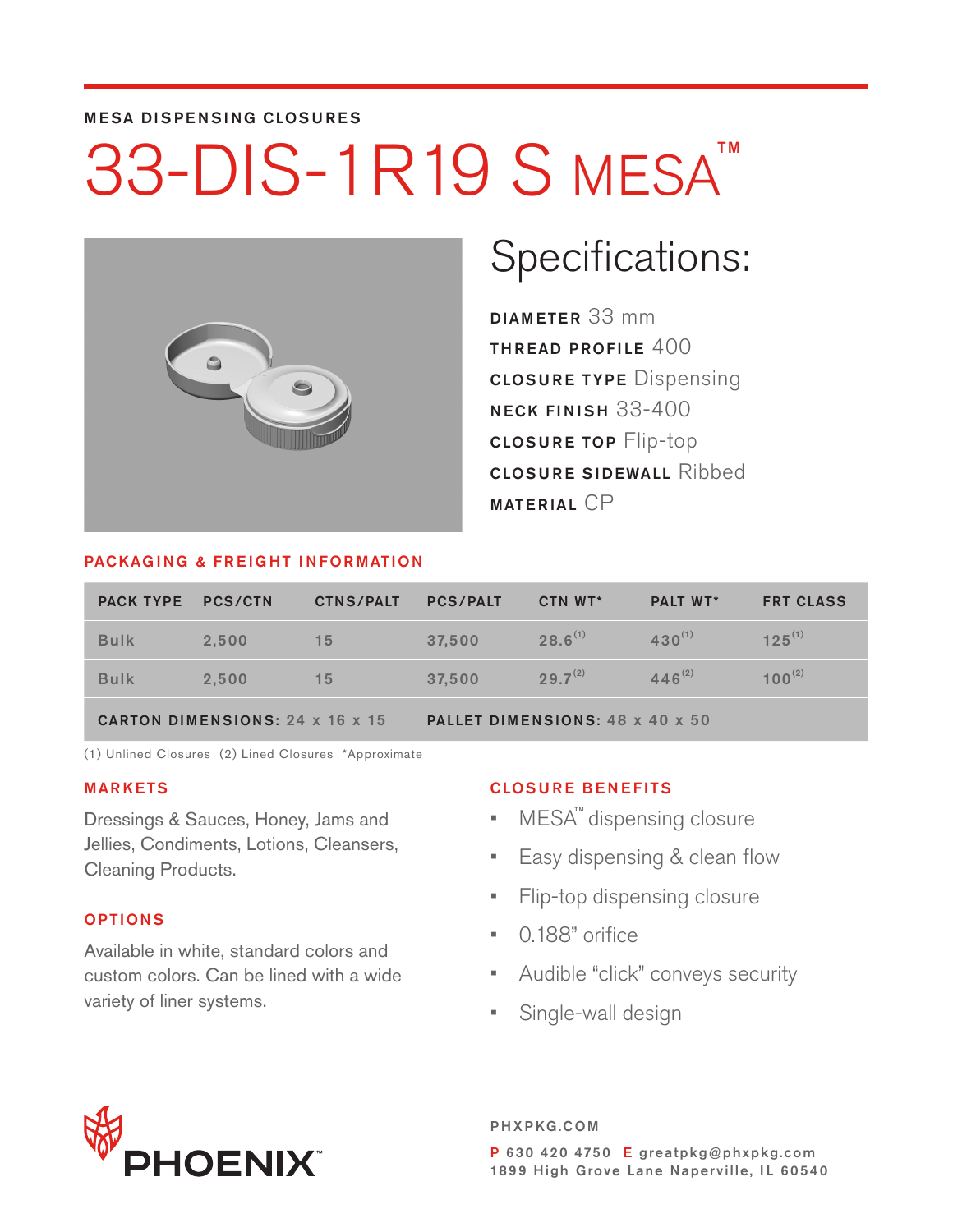#### MESA DISPENSING CLOSURES

## 33-DIS-1R19 S MESA<sup>TM</sup>



4.227

|  | NOTES: (UNLESS OTHERWISE SPECIFIED)<br>1. ALL DIMENSIONS ARE IN INCHES.                               |              | $00.00.00$ -      |                                            |      |    |                                         |  |                          |            |
|--|-------------------------------------------------------------------------------------------------------|--------------|-------------------|--------------------------------------------|------|----|-----------------------------------------|--|--------------------------|------------|
|  | 2. SEE CHART FOR DIMENSIONAL TOLERANCE.                                                               | <b>REV</b>   | DATE              |                                            |      |    | <b>DESCRIPTION</b>                      |  |                          | BY         |
|  | THIS OR FACSIMILE THEREOF IS THE EXCLUSIVE PROPERTY OF                                                |              | <b>TOLERANCE</b>  | PITCH/TPI 167<br>$/6$ TURNS 1-1/8<br>MAT'L |      | PP |                                         |  |                          |            |
|  | PHOENIX AND MAY NOT BE REPRODUCED WITHOUT THE<br>EXPRESSED WRITTEN CONSENT OF PHOENIX. SOME OR ALL OF | $\mathsf{X}$ | ±0.1              | <b>DRAWN</b>                               | TCS. |    | $\overline{\text{PATE}}$ 11.02.20 SCALE |  | $2 \cdot 1$              | <b>REV</b> |
|  | THE ITEMS DEPICTED ON THIS DRAWING MAY BE COVERED BY                                                  | XX.          | ±0.02             |                                            |      |    |                                         |  |                          |            |
|  | <b>CURRENT PATENTS OR PATENTS APPLIED FOR BY PHOENIX.</b>                                             |              | $XXX$ $\pm$ 0.010 |                                            |      |    |                                         |  | $0.33 - DIS - 1R19$ SI 0 |            |



PHXPKG.COM

P 630 420 4750 E greatpkg@phxpkg.com 1899 High Grove Lane Naperville, IL 60540